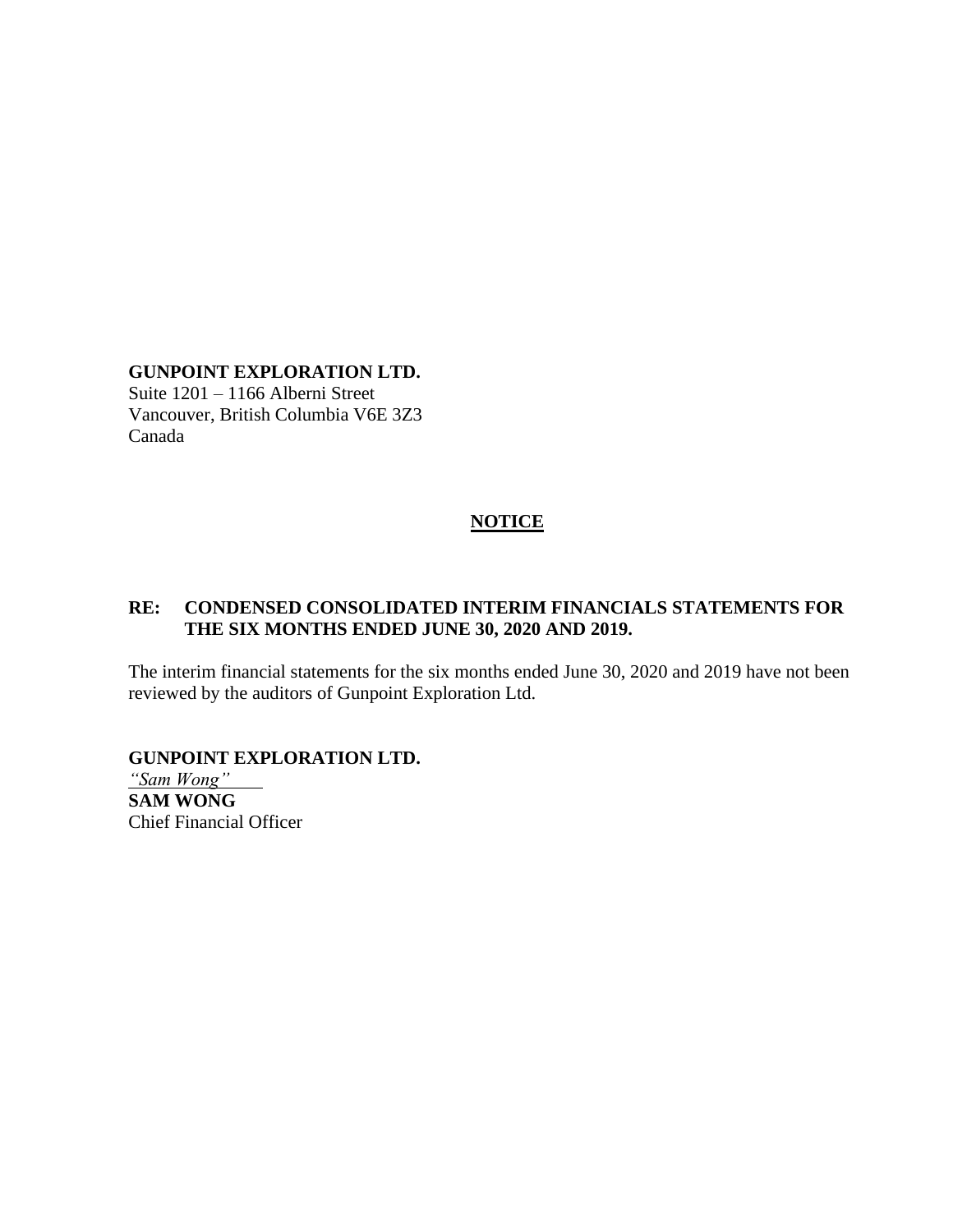

Condensed Consolidated Interim Financial Statements For the Three and Six months ended June 30, 2020 and 2019 (unaudited)

(expressed in thousands of Canadian dollars, except where indicated)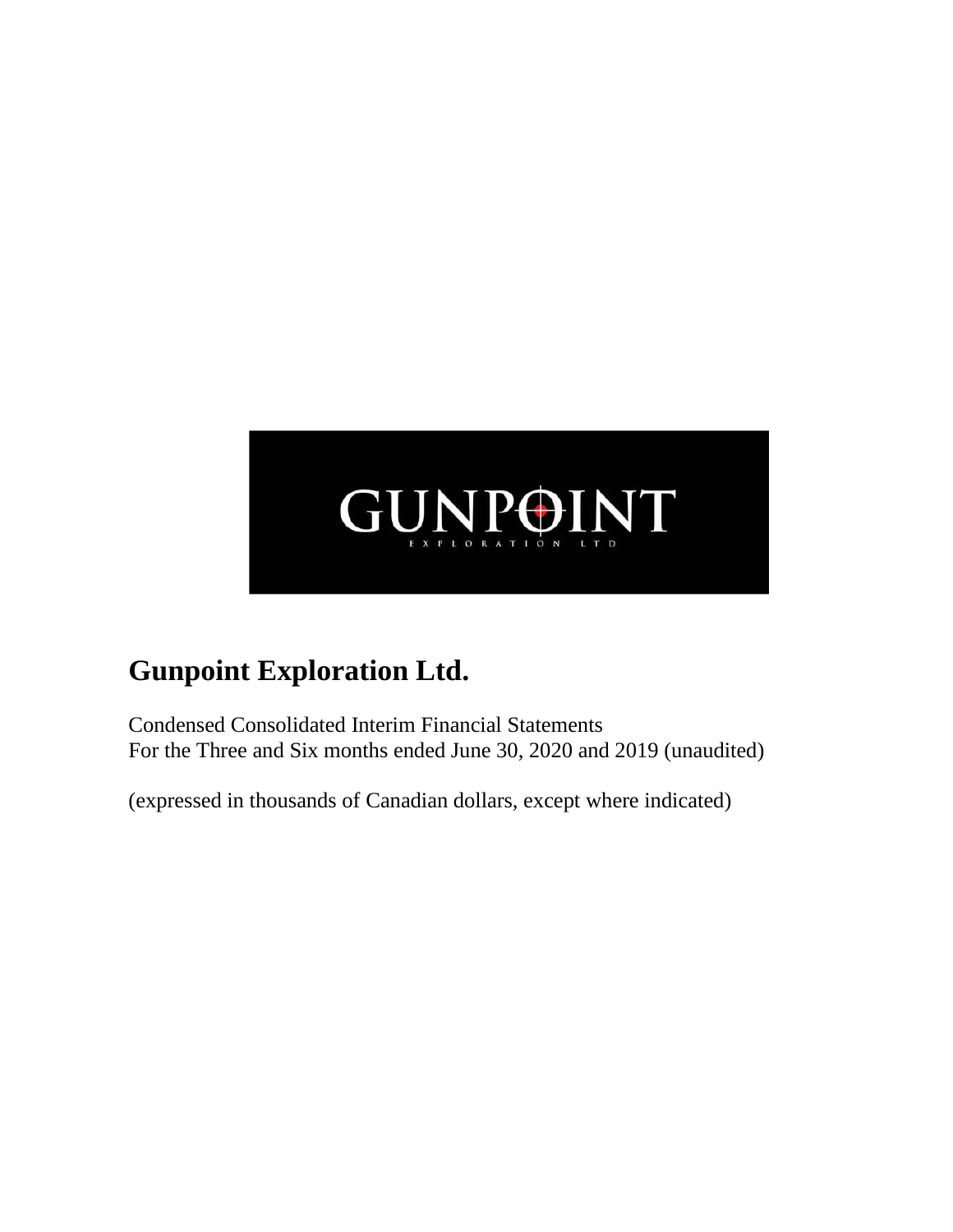### Condensed Consolidated Interim Statements of Financial Position

(unaudited - amount expressed in thousands of Canadian dollars, except where indicated)

|                                            | <b>Note</b>    | As at<br>June 30, 2020 | As at<br><b>December 31, 2019</b> |
|--------------------------------------------|----------------|------------------------|-----------------------------------|
| <b>Assets</b>                              |                |                        |                                   |
| <b>Current assets</b>                      |                |                        |                                   |
| Cash                                       | $\overline{4}$ | 677.5                  | 653.5<br>\$                       |
| Amounts receivable and prepaid expenses    |                | 8.6                    | 6.5                               |
|                                            |                | 686.1                  | 660.0                             |
| Long-term investment                       | 4,5            | 727.6                  | 442.2                             |
| Investment in mineral properties           | 6              | 5,236.7                | 5,176.8                           |
| Reclamation deposits                       |                | 238.6                  | 227.8                             |
| Total assets                               |                | 6,889.0                | 6,506.8                           |
| <b>Liabilities</b>                         |                |                        |                                   |
| <b>Current liabilities</b>                 |                |                        |                                   |
| Accounts payable and accrued liabilities   | 4,7            | 309.8                  | 288.8                             |
| Promissory note                            | $\tau$         | 700.0                  | 700.0                             |
|                                            |                | 1,009.8                | 988.8                             |
| Due to related party                       | 4,10           | 1,041.5                | 1,035.1                           |
| Decommissioning obligation                 |                | 226.2                  | 215.6                             |
| <b>Total liabilities</b>                   |                | 2,277.5                | 2,239.5                           |
| Shareholders' equity                       |                |                        |                                   |
| Share capital                              | 8              | 9,637.4                | 9,637.4                           |
| <b>Reserves</b>                            |                | 43,340.2               | 43,316.5                          |
| Deficit                                    |                | (48, 366.1)            | (48, 686.6)                       |
| Total shareholders' equity                 |                | 4,611.5                | 4,267.3                           |
| Total liabilities and shareholders' equity |                | 6,889.0                | 6,506.8                           |

*Nature of operations and going concern (note 1) Subsequent event (note 12)*

### **Approved by the Board of Directors**

| Randy Reifel"<br>סיי<br>Gerald L. Sneddon"<br>Director | $D$ irector |
|--------------------------------------------------------|-------------|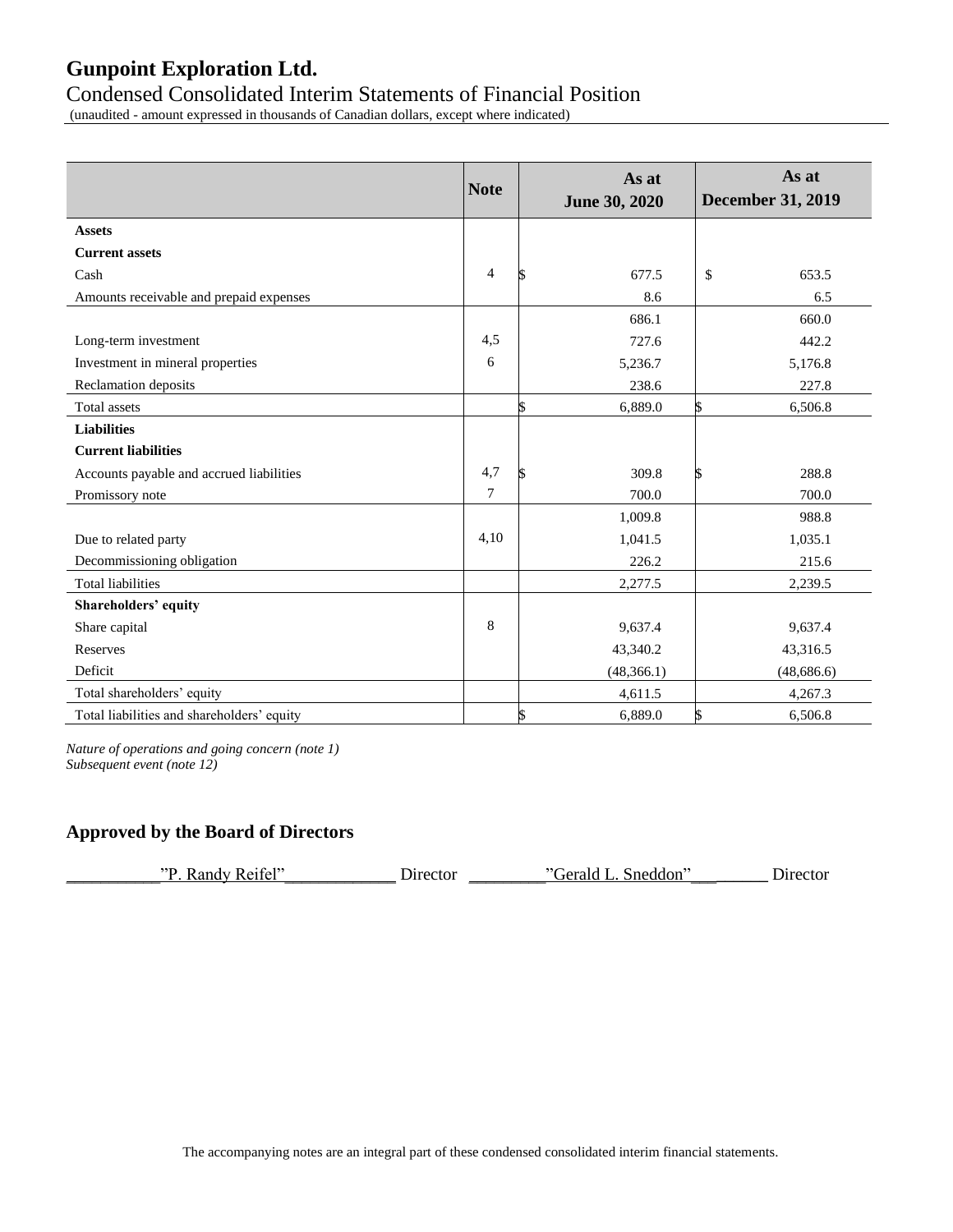### Condensed Consolidated Interim Statements of Loss and Comprehensive Loss

(unaudited - amount expressed in thousands of Canadian dollars, except where indicated)

|                                                   |             |               | <b>Three Months Ended</b> | <b>Six Months Ended</b> |               |  |  |
|---------------------------------------------------|-------------|---------------|---------------------------|-------------------------|---------------|--|--|
|                                                   | <b>Note</b> | June 30, 2020 | June 30, 2019             | June 30, 2020           | June 30, 2019 |  |  |
| <b>Operating expenses</b>                         |             |               |                           |                         |               |  |  |
| Exploration                                       |             | \$<br>(0.4)   | $\sqrt{3}$<br>(1.2)       | l\$<br>(1.0)            | (2.3)<br>S.   |  |  |
| General and administrative                        |             | (16.1)        | (32.9)                    | (42.1)                  | (43.4)        |  |  |
| Professional fees                                 |             | (18.9)        | (21.7)                    | (32.7)                  | (27.9)        |  |  |
| Share-based compensation                          | 9           | (9.7)         | (18.2)                    | (23.7)                  | (44.9)        |  |  |
|                                                   |             | (45.1)        | (74.0)                    | (99.5)                  | (118.5)       |  |  |
| Other income (expenses), net                      |             |               |                           |                         |               |  |  |
| Finance cost                                      |             | (9.3)         | (9.1)                     | (18.2)                  | (18.1)        |  |  |
| Foreign exchange (loss) gain                      |             | (22.9)        | (20.5)                    | 23.0                    | (27.1)        |  |  |
| Other income                                      | 6           | 3.4           | 4.3                       | 185.8                   | 140.8         |  |  |
| Unrealized gain (loss) on investment              | 5           | 362.7         | (143.7)                   | 229.4                   | (111.6)       |  |  |
| Total other income (expenses)                     |             | 333.9         | (169.0)                   | 420.0                   | (16.0)        |  |  |
| Net income (loss) and comprehensive income (loss) |             | 288.8         | (243.0)                   | 320.5                   | (134.5)       |  |  |
| Earnings (loss) per share<br>Basic and diluted    |             | 0.01          | (0.01)                    | 0.01                    | (0.00)        |  |  |
| Weighted average shares outstanding               |             |               |                           |                         |               |  |  |
| <b>Basic</b>                                      |             | 43,501,600    | 43,501,600                | 43,501,600              | 43,501,600    |  |  |
| Diluted                                           |             | 44,280,446    | 43,501,600                | 44,280,446              | 43,501,600    |  |  |
| <b>Total shares issued and outstanding</b>        |             | 43,501,600    | 43,501,600                | 43,501,600              | 43,501,600    |  |  |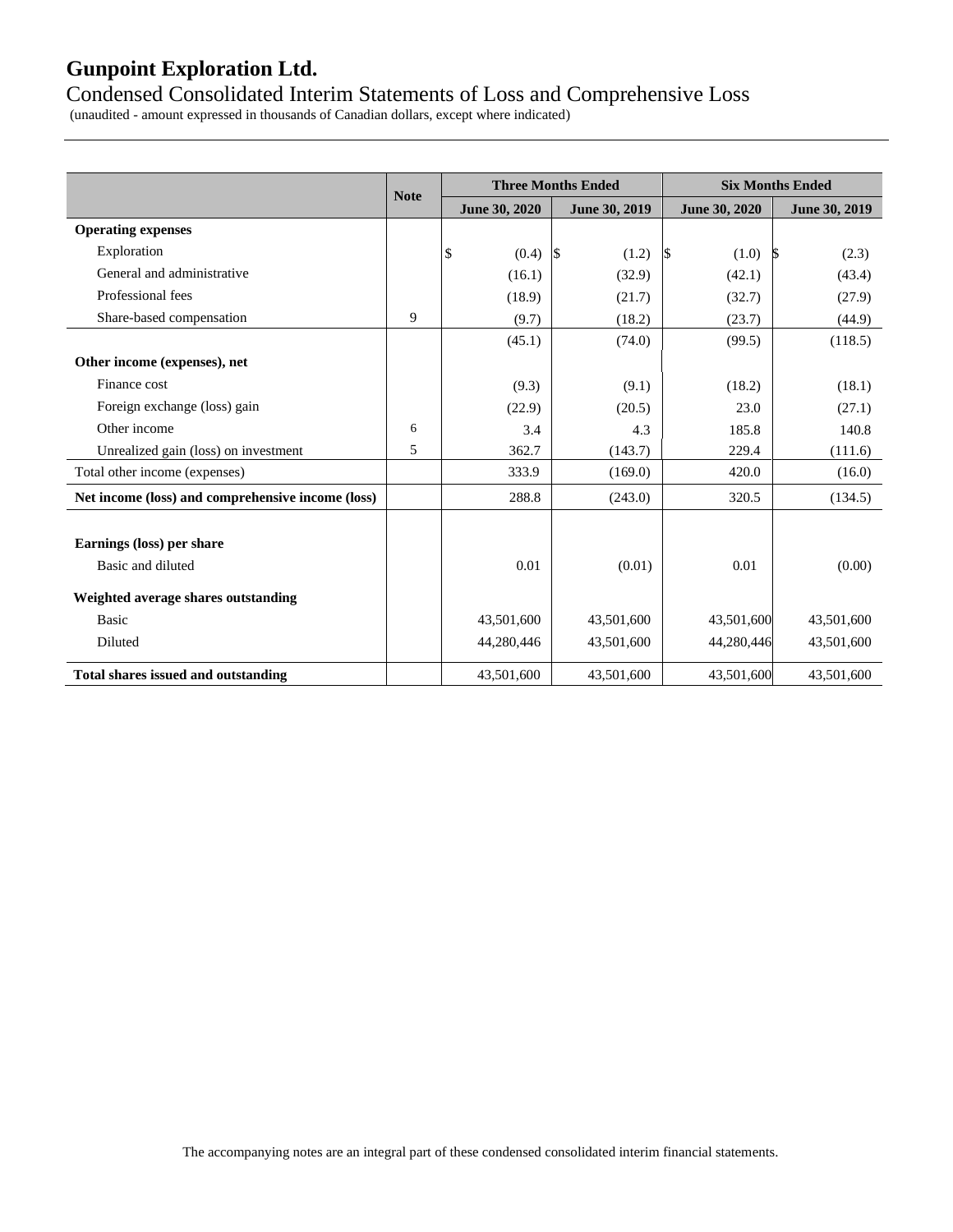# Condensed Consolidated Statement of Changes in Shareholders' Equity

(unaudited - amount expressed in thousands of Canadian dollars, except where indicated)

|                                     | <b>Notes</b> | <b>Shares</b> | <b>Share</b><br>capital | <b>Additional</b><br>paid-in capital | Warrant<br>reserves      | <b>Share-based</b><br>payments<br>reserves | <b>Convertible</b><br>debentures<br>reserves | Investment<br>revaluation<br>reserves | <b>Deficit</b>   | <b>Total equity</b> |
|-------------------------------------|--------------|---------------|-------------------------|--------------------------------------|--------------------------|--------------------------------------------|----------------------------------------------|---------------------------------------|------------------|---------------------|
| <b>Balance at December 31, 2019</b> |              | 43,501,600    | \$9,637.4               | 41,509.9                             | 43.0                     | 1,698.5                                    | 65.1                                         | $\overline{\phantom{a}}$              | $(48,686.6)$ \$  | 4,267.3             |
| Net income for the period           |              | ۰             | ۰                       |                                      |                          | ٠                                          |                                              |                                       | 320.5            | 320.5               |
| Share-based compensation            | 9            | $\sim$        | ۰                       |                                      | $\overline{\phantom{a}}$ | 23.7                                       | ۰                                            |                                       |                  | 23.7                |
| <b>Balance at June 30, 2020</b>     |              | 43,501,600    | \$9,637.4               | 41,509.9                             | 43.0                     | 1,722.2                                    | 65.1                                         | $\sim$                                | $(48,366.1)$ \$  | 4,611.5             |
|                                     |              |               |                         |                                      |                          |                                            |                                              |                                       |                  |                     |
| <b>Balance at December 31, 2018</b> |              | 43,501,600    | \$9,637.4               | 41,509.9<br>\$                       | 43.0                     | 1,625.2                                    | 65.1                                         | $\overline{\phantom{a}}$              | $(48, 411.5)$ \$ | 4,469.1             |
| Net loss for the period             |              | ۰             | ۰                       |                                      | $\overline{\phantom{a}}$ | $\overline{\phantom{a}}$                   |                                              |                                       | (134.5)          | (134.5)             |
| Share-based compensation charges    |              | ۰             | ٠                       |                                      | $\sim$                   | 44.9                                       | ۰                                            | ۰                                     |                  | 44.9                |
| <b>Balance at June 30, 2019</b>     |              | 43,501,600    | \$9,637.4               | 41,509.9<br>15                       | 43.0                     | 1,670.1                                    | 65.1                                         | $\overline{\phantom{a}}$              | $(48,546.0)$ \$  | 4,379.5             |

The accompanying notes are an integral part of these condensed consolidated interim financial statements.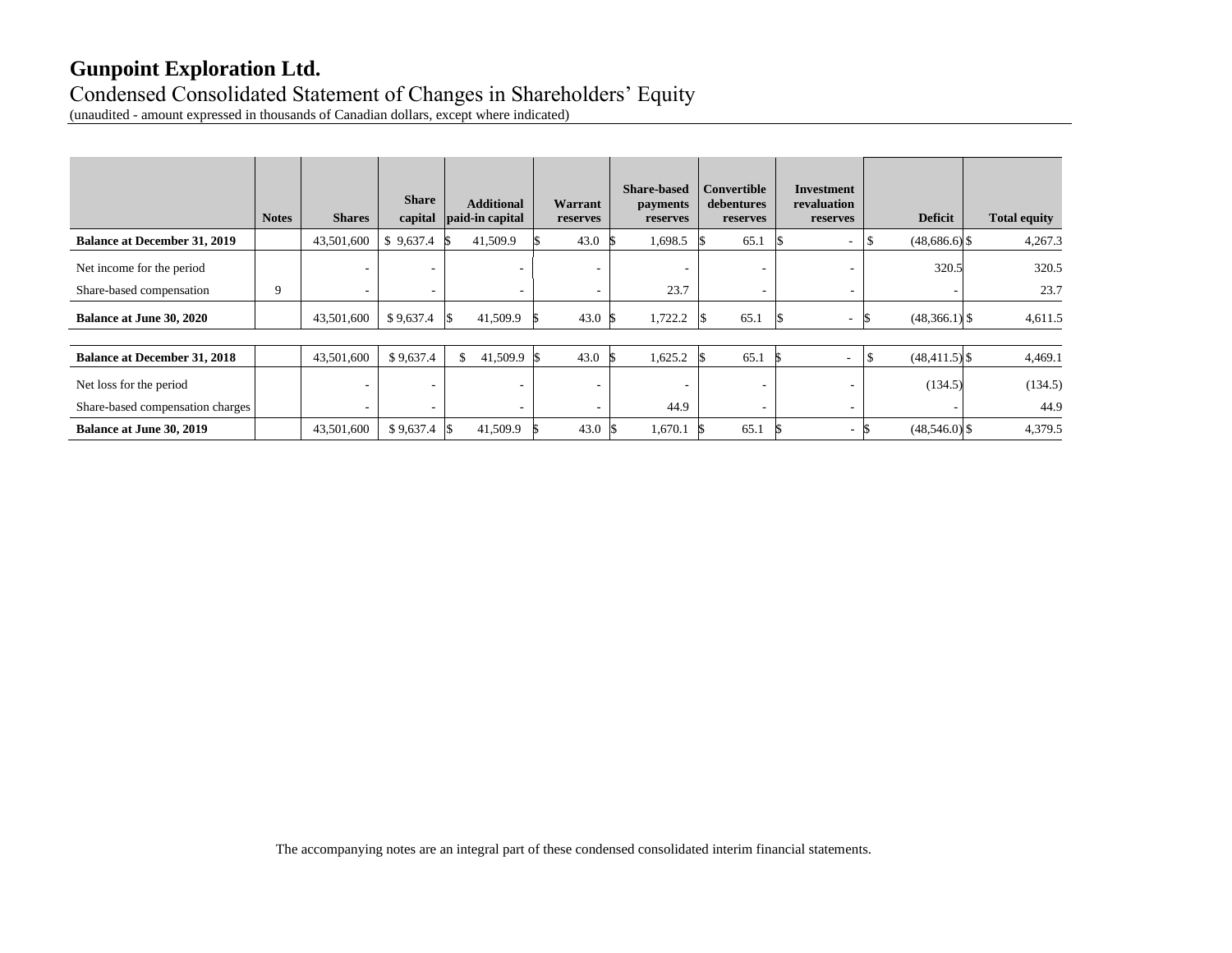### Condensed Consolidated Interim Statement of Cash Flows

(unaudited - amounts express in thousands of Canadian dollars, except where indicated)

|                                               |             |                     | <b>Three Months Ended</b> |               | <b>Six Months Ended</b> |
|-----------------------------------------------|-------------|---------------------|---------------------------|---------------|-------------------------|
|                                               | <b>Note</b> | June 30, 2020       | June 30, 2019             | June 30, 2020 | June 30, 2019           |
| Cash (outflow) flow from operating activities |             |                     |                           |               |                         |
| Net income (loss)                             |             | $288.8$ \sigma_0.88 | $(243.0)$ \$              | 320.5 \$      | (134.5)                 |
| Items not affecting cash                      |             |                     |                           |               |                         |
| Unrealized foreign exchange loss (gain)       |             | 22.9                | 20.5                      | (23.0)        | 27.1                    |
| Share-based compensation                      | 9           | 9.7                 | 18.2                      | 23.7          | 44.9                    |
| Unrealized (loss) gain from investment        |             | (362.7)             | 143.7                     | (229.4)       | 111.6                   |
| Other income                                  | 6           |                     |                           | (56.0)        | (48.0)                  |
|                                               |             | (41.3)              | (60.6)                    | 35.8          | 1.1                     |
| Change in non-cash operating working capital  |             |                     |                           |               |                         |
| Accounts receivable and prepaid expense       |             | 5.3                 | 3.4                       | (2.1)         | (1.4)                   |
| Accounts payable and accruals                 |             | 5.3                 | 8.8                       | 21.0          | 15.9                    |
|                                               |             | (30.7)              | (48.4)                    | 54.7          | 15.6                    |
| <b>Cash outflow from investing activities</b> |             |                     |                           |               |                         |
| Mineral property expenditures                 |             | (56.1)              | (21.6)                    | (59.9)        | (36.3)                  |
|                                               |             | (56.1)              | (21.6)                    | (59.9)        | (36.3)                  |
| Foreign exchange impact on cash               |             | (28.5)              | (20.8)                    | 29.2          | (44.1)                  |
| Decrease in cash                              |             | (86.8)              | (70.0)                    | (5.2)         | (20.7)                  |
| Cash-beginning of period                      |             | 792.8               | 1,098.3                   | 653.5         | 1,072.3                 |
| Cash-end of period                            |             | 677.5               | 1,007.5                   | 677.5         | 1,007.5                 |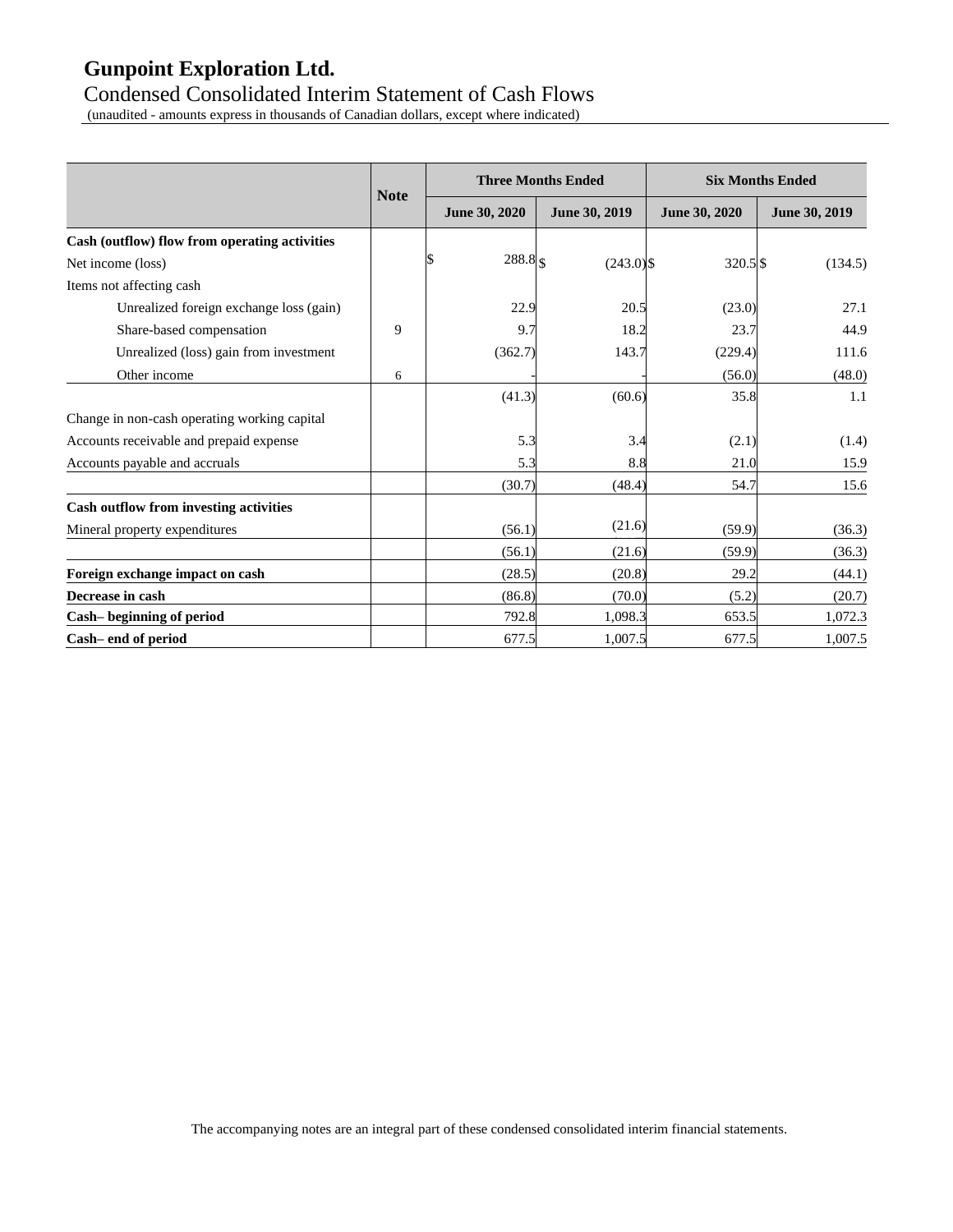### **1 Nature of operations and going concern**

Gunpoint Exploration Ltd. (the "Company") was incorporated under the laws of British Columbia on October 27, 1989. The Company is focused on the acquisition and exploration of precious metals located in the United States, Mexico and Guatemala.

The Company is domiciled in Vancouver, Canada and its common shares are listed on the TSX Venture Exchange under the trading symbol "GUN:TSXV". The Company is controlled by Chesapeake Gold Corp. ("Chesapeake") which owns 74% of the Company. The Company's registered office is at Suite 1201 – 1166 Alberni Street, Vancouver BC, V6C 3A6, Canada.

These consolidated financial statements have been prepared on the basis that the Company is a going concern, which assumes that the Company will be able to realize its assets and discharge its liabilities in the normal course of business. The Company had a consolidated net income of \$320.5 for the six months period ended June 30, 2020 (December 31, 2019 loss - \$275.1), and an accumulated deficit of \$48,366.1 as at June 30, 2020 (December 31, 2019 - \$48,686.6). The Company has a working capital of \$323.7 deficiency as at June 30, 2020 (December 31, 2019 deficiency - \$328.8). To date, the Company has not generated operating revenue from its mineral properties. The ability of the Company to continue as a going concern is dependent upon obtaining additional equity and/or debt financing for the exploration and development of its mineral properties. These conditions indicate the existence of material uncertainties that may cast substantial doubt about the Company's ability to continue as a going concern.

The Company is currently holding its mineral properties on care and maintenance until additional financing can be raised from joint venture partners, divestures and investors.

In March 2020 the World Health Organization declared coronavirus COVID-19 a global pandemic. This contagious disease outbreak, which has continued to spread, and any related adverse public health developments, has adversely affected workforces, economies, and financial markets globally, potentially leading to an economic downturn. It is not possible for the Company to predict the duration or magnitude of the adverse results of the outbreak and its effects on the Company's business or results of operations at this time.

These consolidated financial statements do not include any adjustments to the recoverability and reclassification of recorded asset amounts and classification of liabilities that might be necessary should the Company be unable to continue as a going concern and these adjustments could be material.

### **2 Basis of presentation**

These unaudited condensed consolidated interim financial statements have been prepared in accordance with IAS 34 – Interim Financial Reporting as issued by the International Accounting Standards Board ("IASB"). Accordingly, certain disclosures included in annual financial statements prepared in accordance with International Financial Reporting Standards ("IFRS") as issued by the IASB have been condensed or omitted and these unaudited condensed interim consolidated financial statements should be read in conjunction with the Company's audited consolidated financial statements for the year ended December 31, 2019.

The Company's management makes judgments in its process of applying the Company's accounting policies in the preparation of its unaudited interim condensed consolidated financial statements. In addition, the preparation of the financial data requires that the Company's management make assumptions and estimates of the effects of uncertain future events on the carrying amounts of the Company's assets and liabilities at the end of the reporting period and the reported amounts of revenues and expenses during the reporting period. Actual results may differ from those estimates as the estimation process is inherently uncertain. Estimates are reviewed on an ongoing basis based on historical experience and other factors that are considered to be relevant under the circumstances. Revisions to estimates and the resulting effects on the carrying amounts of the Company's assets and liabilities are accounted for prospectively. The critical judgments and estimates applied in the preparation of the Company's unaudited condensed interim consolidated financial statements are consistent with those applied and disclosed in the Company's consolidated financial statements for the year ended December 31, 2019. In addition, the accounting policies applied in these unaudited condensed interim consolidated financial statements are consistent with those applied and disclosed in the Company's audited financial statements for the year ended December 31, 2019.

The Company's interim results are not necessarily indicative of its results for a full year.

These condensed consolidated interim financial statements were approved and authorized for issue by the Board of Directors on August 31, 2020.

#### **New Accounting Standards Adopted**

#### *IFRS 16 – Leases*

IFRS 16 sets out the principles for recognition, measurement, presentation, and disclosure of leases. IFRS 16 replaces the current guidance in IAS 17 where lessees were required to make a distinction between a finance lease and an operating lease. IFRS 16 requires lessees to recognize a lease liability reflecting future lease payments and a "right-of-use asset" for virtually all lease contracts. The IASB has included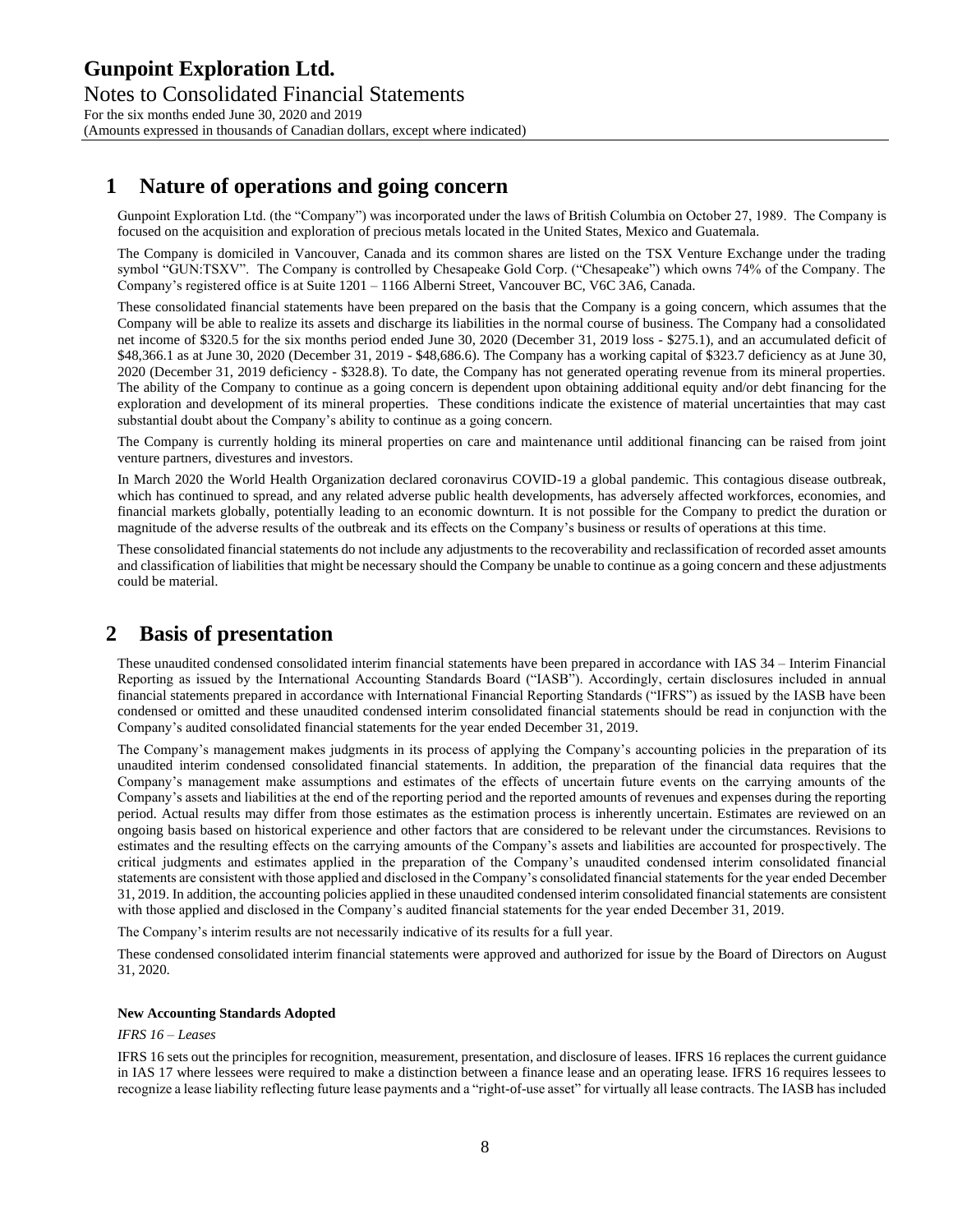Notes to Consolidated Financial Statements For the six months ended June 30, 2020 and 2019 (Amounts expressed in thousands of Canadian dollars, except where indicated)

an optional exemption for certain short-term leases and leases of low-value assets. IFRS 16 is effective for annual periods beginning on or after January 1, 2019 and did not have an impact on the consolidated financial statements as all material leases are less than 12 months in duration and elected as short-term leases.

### **3 Management of capital**

The Company's objectives when managing capital are to safeguard its ability to continue as a going concern in order to pursue the development of its resource properties and to maintain a flexible capital structure which optimizes the costs of capital at an acceptable risk.

In the management of capital, the Company includes the components of shareholders' equity as well as cash and investments. In order to maximize ongoing development efforts, the Company does not pay out dividends.

The Company's investment policy is to invest its cash in highly liquid short-term interest-bearing investments, such as Canadian Government treasury bills, banker's acceptances or Guaranteed Investments Certificates, with initial maturity terms less than one year from the original date of acquisition, selected with regards to the expected timing of expenditures from continuing operations.

The Company manages the capital structure and makes adjustments to it in light of changes in economic conditions and the risk characteristics of the underlying assets. To maintain or adjust its capital structure, the Company may attempt to issue new shares, issue new debts, acquire or dispose of assets or adjust the amount of cash and investments. There were no changes in the Company's approach to capital management during the six months ended June 30, 2020. The Company is not subject to externally imposed capital requirements.

### **4 Financial instruments**

#### **Fair values of financial instruments**

The fair values of financial instruments are summarized as follows:

|                                        |                       | <b>June 30, 2020</b> | <b>December 31, 2019</b> |                   |  |
|----------------------------------------|-----------------------|----------------------|--------------------------|-------------------|--|
|                                        | <b>Carrying value</b> | <b>Fair value</b>    | <b>Carrying value</b>    | <b>Fair value</b> |  |
|                                        | \$                    | \$                   | D                        |                   |  |
| <b>Financial assets</b>                |                       |                      |                          |                   |  |
| Cash                                   | 677.5                 | 677.5                | 653.5                    | 653.5             |  |
| Long-term investment                   | 727.6                 | 727.6                | 442.2                    | 442.2             |  |
|                                        |                       |                      |                          |                   |  |
| <b>Financial liabilities</b>           |                       |                      |                          |                   |  |
| Accounts payable & accrued liabilities | 309.8                 | 309.8                | 288.8                    | 288.8             |  |
| Due to related party                   | 1,041.5               | 1,041.5              | 1,035.1                  | 1,035.1           |  |

#### **Fair value measurements**

The following table sets forth the Company's assets and liabilities measured at fair value on a recurring basis by level within the fair value hierarchy. Assets and liabilities are classified in their entirety based on the lowest level of input that is significant to the fair value measurement.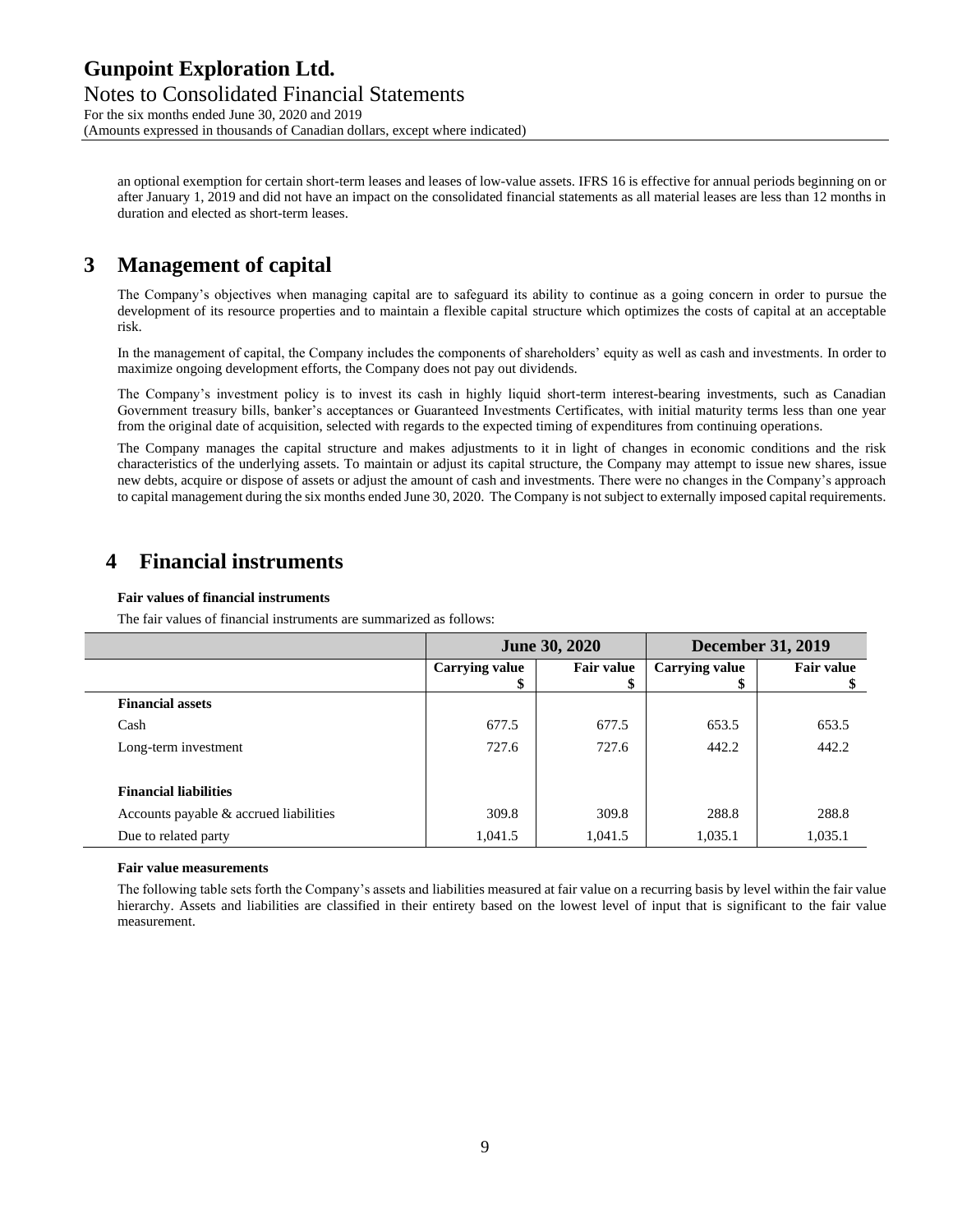Notes to Consolidated Financial Statements For the six months ended June 30, 2020 and 2019

(Amounts expressed in thousands of Canadian dollars, except where indicated)

|                      | Level 1 | <b>Level 2</b>           | Level 3 | <b>Total June 30, 2020</b> |
|----------------------|---------|--------------------------|---------|----------------------------|
| Long-term investment | 727.6   | $\overline{\phantom{0}}$ | -       | 727.6                      |
|                      | 727.6   |                          |         | 727.6                      |

The fair value of other financial instruments, including cash and cash equivalents, amounts receivable, accounts payable and accrued liabilities, promissory note payable, and amounts due to a related party, approximate their carrying values due to the relatively short-term maturity of these instruments. The Company's policy for determining when a transfer occurs between levels in the fair value hierarchy is to assess the impact at the date of the event or the change in circumstances that could result in a transfer. There were no transfers between the levels during the six months ended June 30, 2020.

#### **Credit Risk**

Credit risk is the risk of an unexpected loss if a customer or third party to a financial instrument fails to meet its contractual obligations. Financial instruments that potentially subject the Company to significant concentrations of credit risk consist primarily of cash. The Company's cash is held through large Canadian financial institutions.

#### **Liquidity Risk**

Liquidity risk is the risk that the Company will not be able to meet its financial obligations as they fall due. The Company manages liquidity risk through the management of its capital structure as described in Note 4. The accounts payable are due within the current operating period.

#### **Market Risk**

The Company's financial instruments include investments which are publicly traded and therefore subject to the risks related to the fluctuation in the equity markets. The Company closely monitors market values to determine the most appropriate course of action.

#### **Interest Rate Risk**

Interest rate risk is the risk that the fair value of future cash flows from a financial instrument will fluctuate because of changes to market interest rates. The Company is exposed from time to time to interest rate risk as a result of holding fixed income cash equivalents and investments, of varying maturities. A 1% change in market interest rates would result in no significant change in value of cash and cash equivalents or fixed income securities. The risk that the Company will realize a loss as a result of a decline in the fair value of these assets is limited as they are generally held to maturity.

#### **Foreign Exchange Rate Risk**

Currency risk is the risk of a loss due to the fluctuation of foreign exchange rates and the effects of those fluctuations on the Company's foreign currency denominated monetary assets and liabilities. The Company currently operates in the United States, Mexico and Guatemala. Certain costs and expenses are incurred in US dollars, Mexican pesos and Guatemala quetzal. The Company attempts to mitigate currency risk through the preparation of short and long term expenditure budgets in the foreign currencies and planning for the conversion of Canadian dollars into foreign currencies whenever exchange rates are favourable.

#### **Price Risk**

The Company is exposed to price risk with respect to its investments, which consists of common shares of publicly-traded companies and is dependent upon the market price or the fair value of the common shares of these companies. The market price or the fair value of the common shares of publicly-traded companies can fluctuate significantly, and there is no assurance that the future market price or the fair value of those companies will not decrease significantly.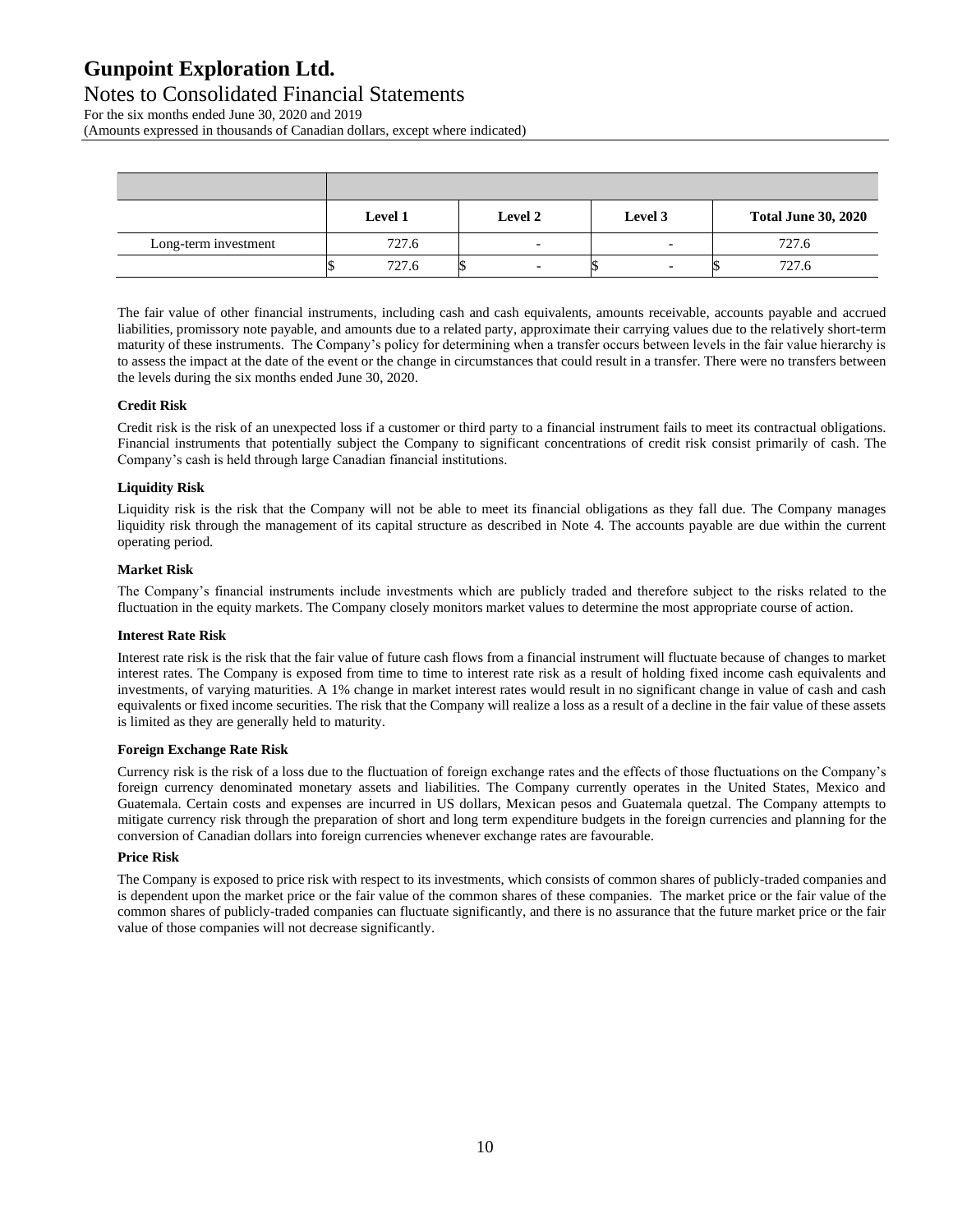Notes to Consolidated Financial Statements For the six months ended June 30, 2020 and 2019 (Amounts expressed in thousands of Canadian dollars, except where indicated)

### **5 Investments**

|                                                | December 31,<br>2019<br><b>Fair value</b> | <b>Acquired</b> | Reclassification<br>to long term<br>investment | <b>Unrealized</b><br>gain/(loss) | Foreign<br>exchange<br>and other | June 30, 2020<br><b>Fair value</b>        |
|------------------------------------------------|-------------------------------------------|-----------------|------------------------------------------------|----------------------------------|----------------------------------|-------------------------------------------|
| Long-term investment $\vert \mathcal{S} \vert$ | 442.2 \$                                  | 56.0 \$         | -13                                            | 229.4                            |                                  | 727.6                                     |
|                                                | December 31,<br>2018<br><b>Fair value</b> | <b>Acquired</b> | Reclassification<br>to long term<br>investment | <b>Unrealized</b><br>gain/(loss) | Foreign<br>exchange<br>and other | December 31,<br>2018<br><b>Fair value</b> |
| Long-term investment                           |                                           | 57.0 \\$        |                                                | $(95.1)$ \$<br>-1\$              |                                  | 442.2                                     |

Long-term investments are designated as fair value through profit and loss and carried at fair value. Unrealized gains and losses are classified as part of the calculation of net income or loss. During the six months ended June 30, 2020, the unrealized gain recorded in investments is \$229.4 (December 31, 2019 loss – \$95.1)

### **6 Mineral properties**

|                          | <b>Talapoosa</b> |     | <b>Total</b> |
|--------------------------|------------------|-----|--------------|
| December 31, 2018        | \$<br>4,929.9    | l\$ | 4,929.9      |
| Licence, dues and fees   | 232.9            |     | 232.9        |
| Geological & engineering | 5.5              |     | 5.5          |
| Other                    | 8.5              |     | 8.5          |
| December 31, 2019        | \$<br>5,176.8    | S   | 5,176.8      |
| Geological & engineering | 3.9              |     | 3.9          |
| Licence, dues and fees   | 51.5             |     | 51.5         |
| Other                    | 4.5              |     | 4.5          |
| June 30, 2020            | 5,236.7          |     | 5.236.7      |

#### **a) Talapoosa, (Nevada)**

In Nevada, the Company owns a 100% interest in the Talapoosa gold property ("Talapoosa') which consists of 535 unpatented lode mining claims, including 509 claims owned by the Company and 26 claims subject to a lease agreement with a third party (the "Unpatented Leased Land"). These claims are administered by the Bureau of Land Management ("BLM") and the annual maintenance fees for these claims payable to the BLM are approximately US\$75.0 and the annual lease payment for the Unpatented Leased land is US\$35.0. In addition, there are certain payments required for the land owned subject to leases with private landowners (the "Fee Leased Land"). The current annual payments for Fee Leased Land are approximately US\$43.0.

On March 31, 2015, the Company entered into an agreement with Timberline Resources Corporation ("Timberline"), granting Timberline an option (the "Option") to acquire from Gunpoint's subsidiary, American Gold Capital US Inc. ("American Gold"), a 100% interest in Talapoosa. In consideration for the Option, Timberline paid US\$300.0 and issued 2.0 million common shares of Timberline to American Gold.

Timberline could exercise the Option by making a US\$10.0 million cash payment to American Gold by September 12, 2017. In addition, for a period of five years after Timberline exercised the Option, Timberline was required to pay American Gold an additional US\$10.0 million (payable in cash and Timberline common shares) if the daily price of gold averaged US\$1,600 per ounce or greater for a period of ninety consecutive trading days. American Gold retains a 1% net smelter royalty ("NSR") on Talapoosa which Timberline can purchase for US\$3.0 million.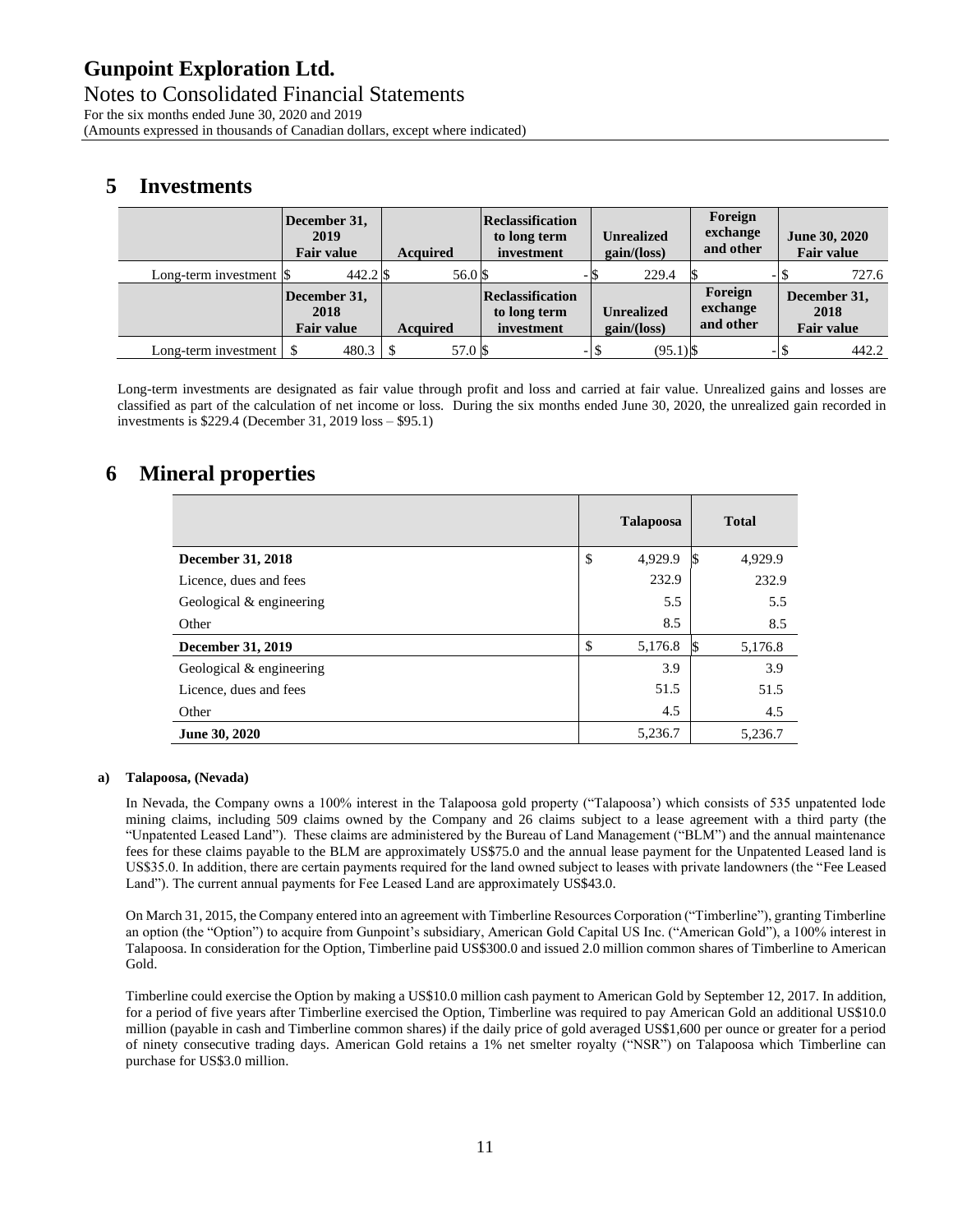Notes to Consolidated Financial Statements For the six months ended June 30, 2020 and 2019 (Amounts expressed in thousands of Canadian dollars, except where indicated)

On October 20, 2016, the Option Agreement was amended to extend the Option ("Extended Option") for 18 months to March 31, 2019. In consideration for the Extended Option, Timberline paid an additional US\$1.0 million and issued one million common shares to the Company and Timberline's repurchase option for the Company's 1% NSR on Talapoosa was terminated.

Timberline did not make the US\$2.0 million option payment due March 31, 2018 to Gunpoint. Timberline's option to acquire Talapoosa terminated and 100% ownership reverted back to the Company. During the option term, Gunpoint received US\$1.3 million and 3.0 million common shares of Timberline. The market value of Gunpoint's 3.0 million common shares of Timberline as at June 30, 2020 was \$270.0 (December 31, 2019 - \$285.0).

#### **b) La Cecilia (Sonora State, Mexico)**

In 2010, the Company acquired the La Cecilia Property ("La Cecilia") from Chesapeake. La Cecilia is located in Sonora State, Mexico and comprises three mineral concessions totalling 794 hectares. On January 31, 2017, the Company entered into an agreement ("Option Agreement") with Riverside Resources Inc. ("Riverside") whereby Riverside has an option to acquire a 100% interest in La Cecilia.

Pursuant to the Option Agreement, Riverside can acquire a 100% interest in La Cecilia by making \$250.0 in cash payments and issuing one million Riverside common shares to the Company per the following schedule:

- A payment of \$10.0 upon execution of the Option Agreement; (Received)
- A \$15.0 cash payment and issuance of 100,000 common shares of Riverside concurrent with the execution of registerable agreement in Mexico ("the Effective Date"); (Received)
- A \$25.0 cash payment and issuance of 200,000 common shares of Riverside on or before the first anniversary of the Effective Date; (Received)
- A \$75.0 cash payment and issuance of 300,000 common shares of Riverside on or before the second anniversary of the Effective Date; (Received) and
- A \$125.0 cash payment and issuance of 400,000 common shares of Riverside on or before the third anniversary of the Effective Date. (Received)

During the first quarter Riverside completed its acquisition of La Cecilia. As at June 30, 2020, the La Cecilia property is recorded at \$nil (2019 - \$nil) value due to a previous impairment. The consideration received from Riverside in 2020 of \$181.0 (2019 - \$123.0) are recognised as income.

#### **c) La Gitana (Oaxaca State, Mexico)**

The La Gitana Property ("La Gitana") was acquired by Gunpoint from Chesapeake in November 2010, together with Talapoosa, La Cecilia and Cerro Minas. La Gitana is located in Oaxaca State and encompasses 494 hectares.

On June 4, 2019, the Company signed a non-binding letter of intent (the "LOI") with Inomin Mines Inc to sell its 100% interest in La Gitana. The LOI provides for an exclusivity period to conduct due diligence and conclude a definitive agreement to finalize the purchase terms of the Transaction.

Pursuant to the LOI, Inomin has an option to acquire La Gitana by making \$300.0 in cash payments and issuing 2,000,000 common shares as follows:

- A payment of \$10.0 on signing LOI; (Received)
- A payment of \$25.0 and 150,000 shares following execution of definitive agreement;
- A payment of \$50.0 and 250,000 shares on first anniversary;
- A payment of \$65.0 and 450,000 shares on second anniversary;
- A payment of \$75.0 and 500,000 shares on third anniversary; and
- A payment of \$75.0 and 650,000 shares on fourth anniversary.

The definitive agreement requires a surface rights agreement with the Santa Maria Lachixonace Ejido community ("Ejido"). The Company is awaiting a new electorate assembly to continue discussion with the Ejido.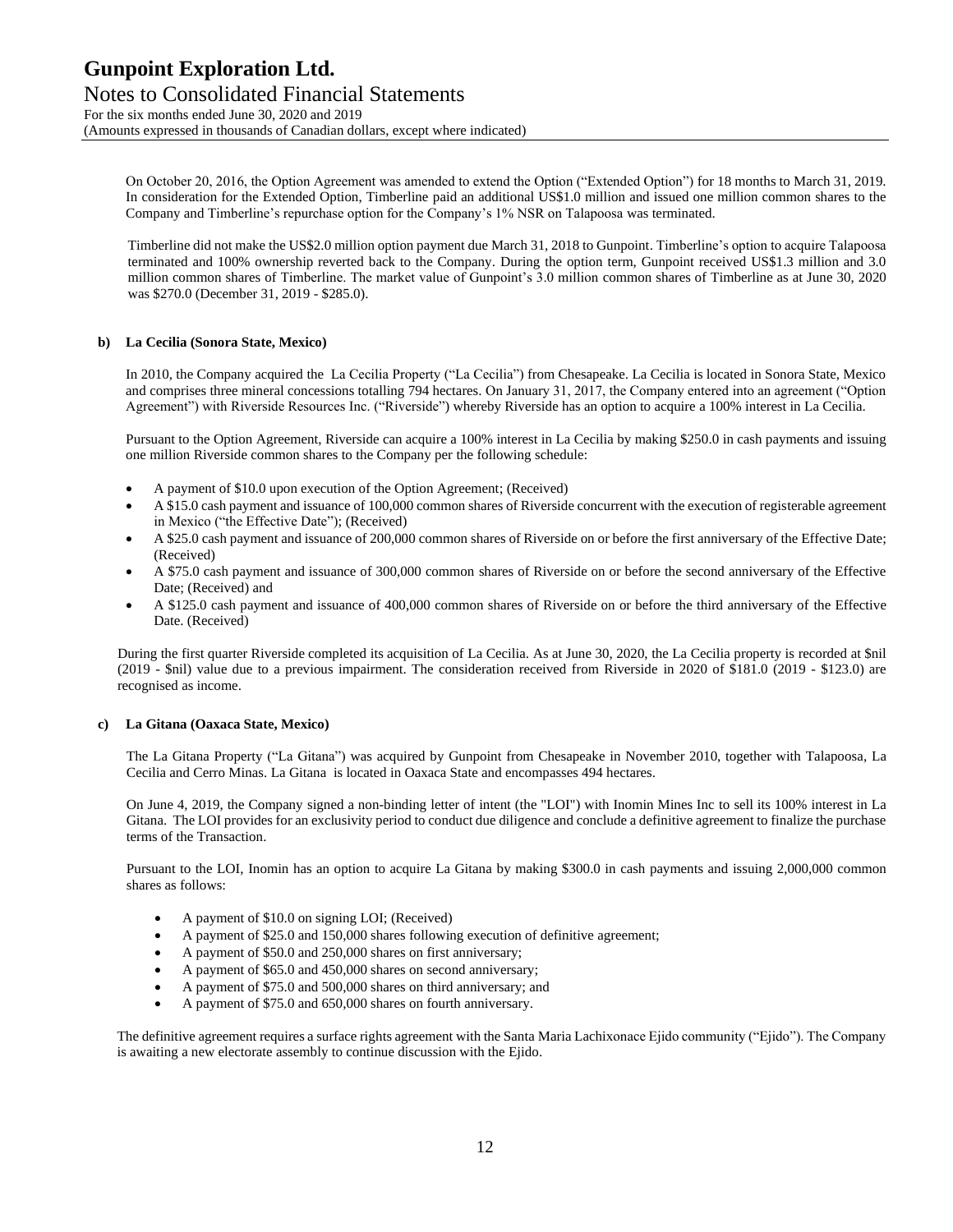Notes to Consolidated Financial Statements For the six months ended June 30, 2020 and 2019 (Amounts expressed in thousands of Canadian dollars, except where indicated)

On August 4, 2020 Gunpoint agreed to sell La Gitana and another exploration property in Oaxaca state ("Pena Blanca") to Inomin for \$25.0 and 1.0 million common shares of Inomin. The Company retains a 1.5% NSR on Pena Blanca. Inomin has the option to purchase 0.5% of the 1.5% NSR from Gunpoint for \$1,000.0.

#### **d) Cerro Minas Project ("Cerro Minas")**

On October 16, 2019, the Company entered into an agreement ("Option Agreement") with Megastar Development Corp. whereby Megastar has been granted an option to acquire a 100% interest in the Company's Cerro Minas Project ("Cerro Minas") located in Oaxaca State, Mexico.

Pursuant to the Option Agreement and subject to TSX Venture Exchange approval ("Effective Date"), Megastar has the right to acquire a 100% interest in Cerro Minas by making US\$100.0 in cash payments and issuing 800,000 Megastar common shares to Gunpoint per the following schedule:

- A payment of US\$10.0 and 100,000 common shares of Megastar on the Effective Date (Received);
- A US\$20.0 cash payment and the issuance of 150,000 common shares of Megastar on or before the first anniversary of the Effective Date;
- A US\$30.0 cash payment and the issuance of 250,000 common shares of Megastar on or before the second anniversary of the Effective Date; and
- A US\$40.0 cash payment and the issuance of 300,000 common shares of Megastar on or before the third anniversary of the Effective Date.

The Company retains a 1.5% net smelter return royalty on Cerro Minas of which Megastar has the option to purchase 0.5% net smelter royalty for US\$1.0 million dollars. Megastar is responsible for the property taxes and holding costs (including surface right agreement) to maintain Cerro Minas in good standing during the term of the Option Agreement. The cash payments and share consideration received from Megastar are recognized as income.

### **7 Promissory note**

As at June 30, 2020, the Company has an unsecured promissory note of \$700.0 (December 31, 2019 - \$700.0) due to a company controlled by President of the Company which is unsecured, and bears an interest rate of 5% per annum. The promissory note is due on demand. Interest accrued for the period ended June 30, 2020 was \$17.5 (2019 - \$17.5). As at June 30, 2020, the total accrued interest payable was \$290.2 (December 31, 2019 - \$272.7) and included in the account payables and accrued liabilities.

## **8 Share Capital**

The Company's authorized share capital consists of an unlimited number of common shares without par value and 50,000,000 preferred shares without par value.

### **9 Share based compensation**

The Company has a share purchase option plan which provides for equity participation in the Company by its directors, officers, employees, consultants and consultant companies through the acquisition of common shares pursuant to the grant of options to purchase shares. The option plan is administered by the Board of Directors. Options may be granted on such terms as the Board may determine within the limitations of the option plan and subject to the rules and policies of applicable regulatory authorities. The maximum aggregate number of shares reserved for issuance for options granted under the option plan is 10% of the issued and outstanding common shares as at the date of grant. The options will be exercisable for 5 years from the grant date with vesting terms to be determined at the time by the Board of Directors.

Share-based compensation expense is determined using the Black-Scholes option pricing model. During the period ended June 30, 2020, the Company recognized share-based compensation expense of \$23.7 (2019 - \$44.9) for stock options issued to officers and directors of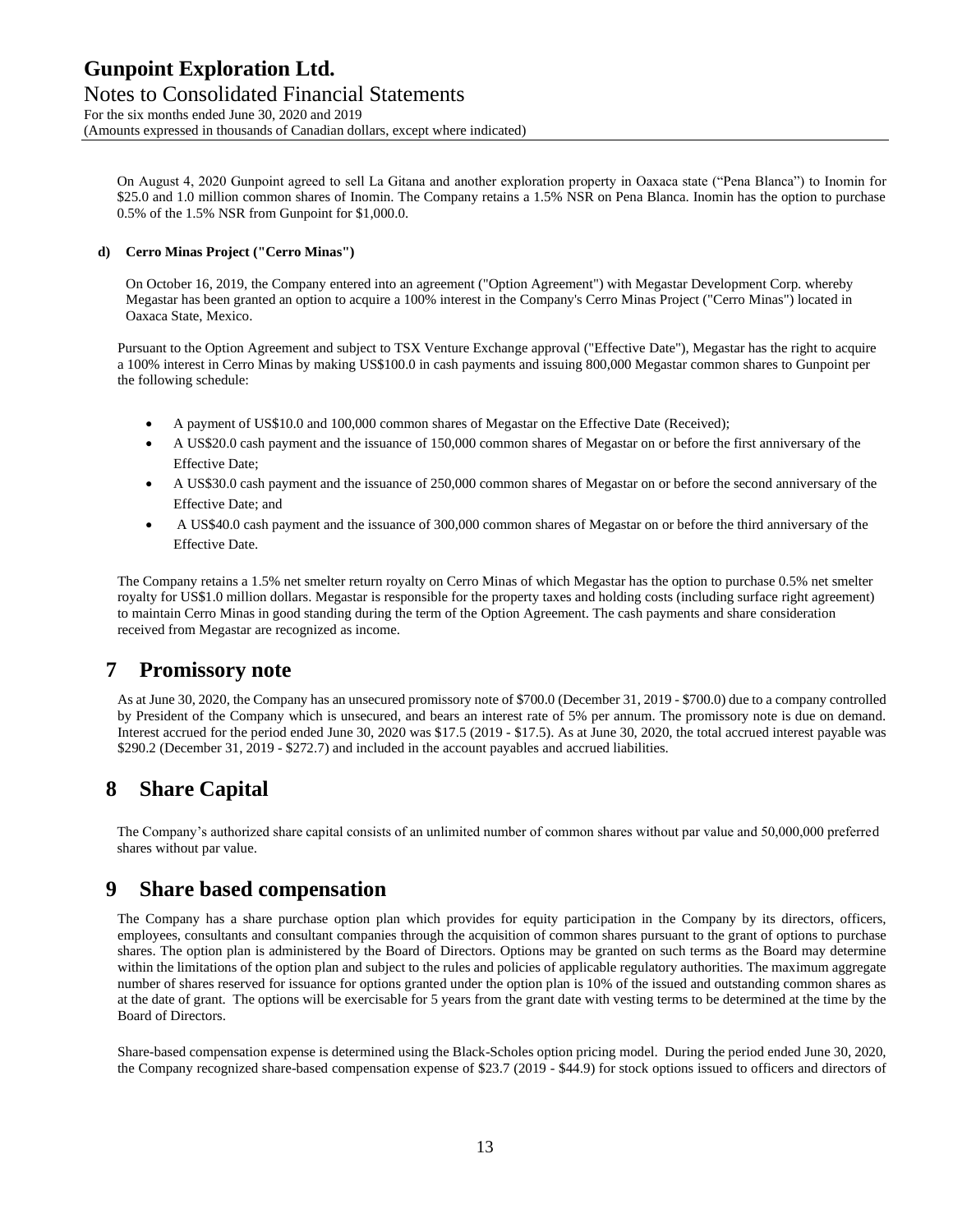Notes to Consolidated Financial Statements For the six months ended June 30, 2020 and 2019 (Amounts expressed in thousands of Canadian dollars, except where indicated)

the Company. As at June 30, 2020, the weighted average remaining contractual life of outstanding stock options is 2.8 years (December 31, 2019 – 3.3 years).

|                                 | <b>June 30, 2020</b>    |   | <b>December 31, 2019</b> |                         |                  |                |
|---------------------------------|-------------------------|---|--------------------------|-------------------------|------------------|----------------|
|                                 | Weighted average        |   |                          |                         | Weighted average |                |
|                                 | <b>Number of shares</b> |   | exercise price           | <b>Number of shares</b> |                  | exercise price |
| Outstanding – beginning of year | 1,500,000               | J | 0.25                     | 2,405,000               |                  | 0.25           |
| Expired/cancelled               | -                       |   | 0.25                     | (905,000)               |                  | 0.25           |
| Outstanding – end of period     | 1,500,000               | J | 0.25                     | 1,500,000               |                  | 0.25           |

The following table provides the number of options and vested options outstanding as at June 30, 2020:

| Number of options | Number of options vested | <b>Price per share</b> | <b>Expiry Date</b> |  |  |
|-------------------|--------------------------|------------------------|--------------------|--|--|
| .500,000          | 750,000                  | 0.25                   | May 2, 2023        |  |  |

The following table provides the number of options and vested options outstanding as at December 31, 2019:

| Number of options | Number of options vested | <b>Price per share</b> | <b>Expiry Date</b> |
|-------------------|--------------------------|------------------------|--------------------|
| 1.500.000         | 375.000                  | 0.25                   | May 2, 2023        |

### **10 Related party transactions**

For the six months ended June 30, 2020, an amount of \$8.5 (2019 - \$8.5) was paid to the Chief Financial Officer of the Company.

As at June 30, 2020, the Company has a promissory note (note 7) in the principal amount of \$700.0, (plus related accrued interest) outstanding indebted to the President of the Company.

As of June 30, 2020, an amount of \$1,041.5 (December 31, 2019 - \$1,035.1) was due to Chesapeake, the parent of the Company. The amounts due to Chesapeake are unsecured, non-interest bearing, and due on demand.

### **11 Segment disclosures**

The Company operates in one operating segment in three countries. Details of the investments in mineral properties are disclosed in Note 6. The Company's assets by country are: